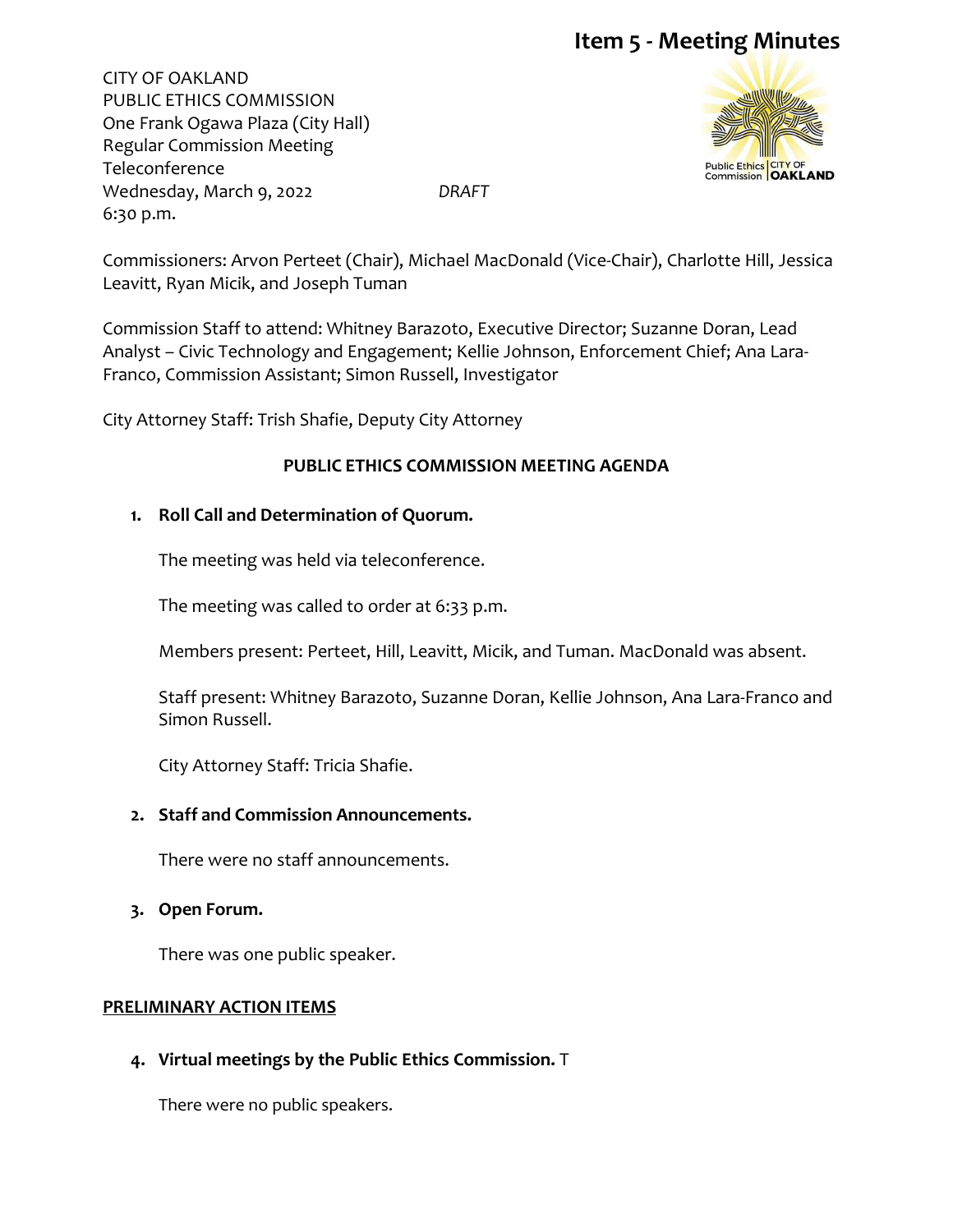CITY OF OAKLAND PUBLIC ETHICS COMMISSION One Frank Ogawa Plaza (City Hall) Regular Commission Meeting Teleconference Wednesday, March 9, 2022 *DRAFT* 6:30 p.m.

Public Ethics CITY OF<br>Commission **OAKLAND** 

Hill moved, and Tuman seconded to approve the renewal of **RESOLUTION NO. 22-01.**

Ayes: Perteet, Hill, Leavitt, Micik, and Tuman.

Noes: None

Absent: MacDonald

Vote: Passed 5-0

#### **ACTION ITEMS**

#### **5. Approval of Commission Meeting Draft Minutes.**

a. January 12, 2022 Regular Meeting Minutes

There were no public speakers.

 Tuman moved, and Micik seconded to approve the January 12, 2022 meeting minutes.

Ayes: Perteet, Leavitt, Micik, and Tuman.

Noes: None

Abstain: Hill

Absent: MacDonald

Vote: Passed 4-0

b. February 9, 2022 Regular Meeting Minutes

There were no public speakers.

 Micik moved, and Hill seconded to approve the February 9, 2022 meeting minutes.

Ayes: Perteet, Hill, Micik, and Tuman.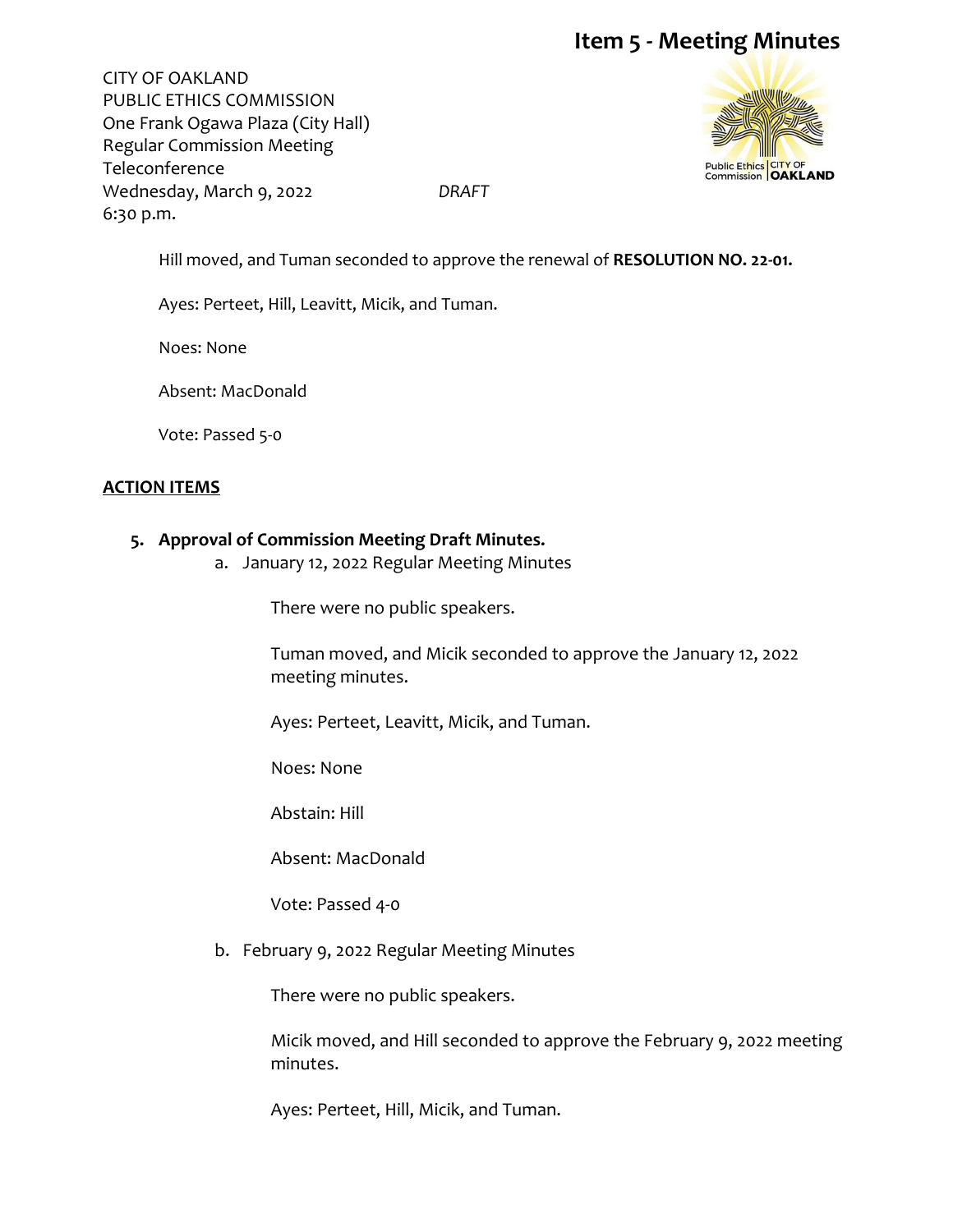CITY OF OAKLAND PUBLIC ETHICS COMMISSION One Frank Ogawa Plaza (City Hall) Regular Commission Meeting Teleconference Wednesday, March 9, 2022 *DRAFT* 6:30 p.m.



Noes: None

Abstain: Leavitt

Absent: MacDonald

Vote: Passed 4-0

## **6. Oakland City Council Salary Adjustment as Required by City Charter.**

Whitney Barazoto, Executive Director, presented the City Council Salary Adjustment.

There were two public speakers.

Perteet moved and Tuman seconded to approve the salary adjustment for the City Council for 2022-2023.

Ayes: Perteet, Hill, Leavitt, Micik, and Tuman.

Noes: None

Absent: MacDonald

Vote: Passed 5-0

## **DISCUSSION ITEMS**

- **7. Reports on Subcommittees and Commissioner Assignments.** Commissioners may
	- a. **Enforcement Subcommittee** (*ad hoc*, created on November 1, 2021) Arvon Perteet (Chair) and Ryan Micik

Chief Johnson shared the committee is moving forward to gather information. Micik spoke with different commissions like the Los Angeles Commission.

b. **Public Records Performance** (*ad hoc,* created on January 12, 2022) **-** Michael MacDonald (Chair) and Jessica Leavitt.

No updates were provided.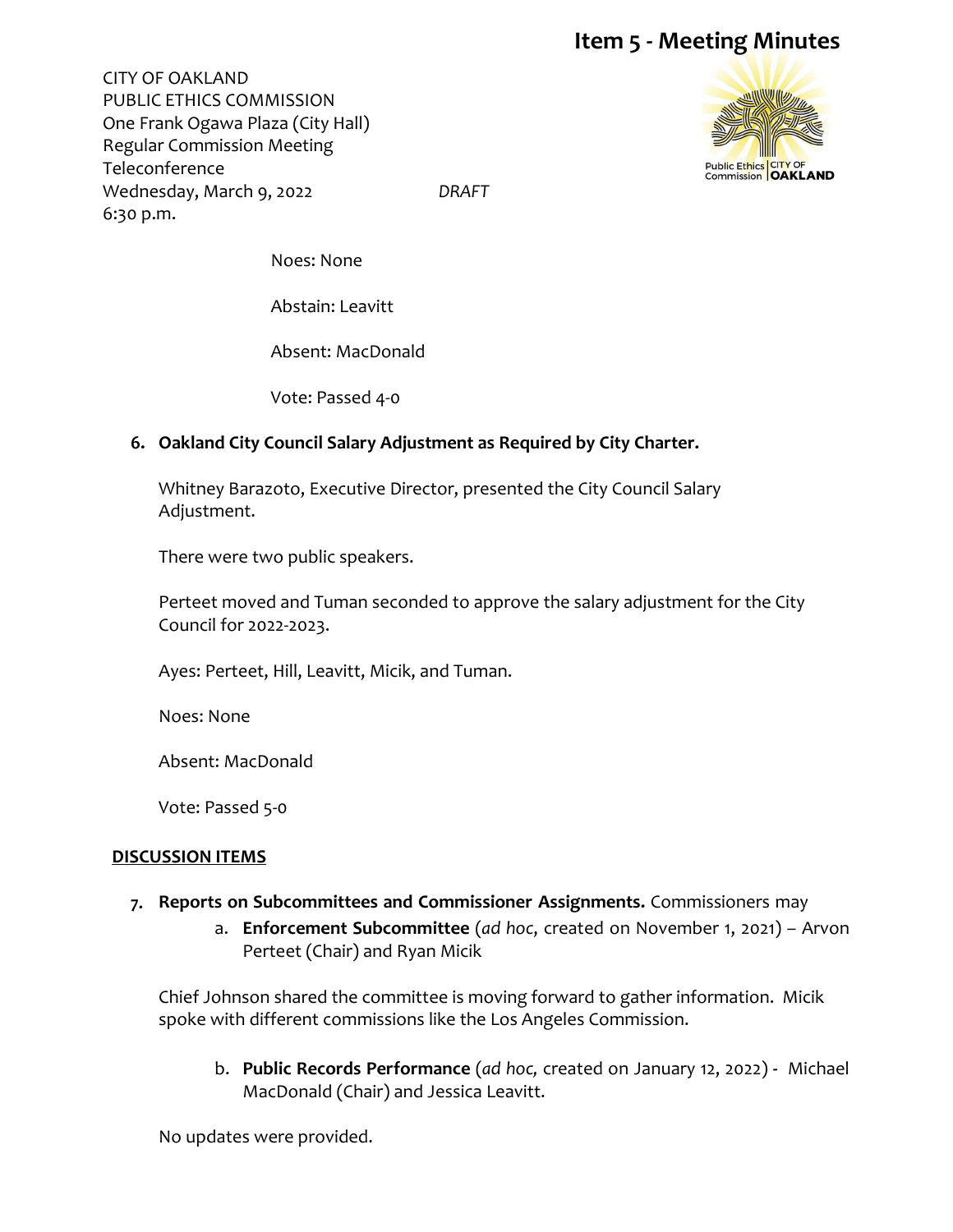CITY OF OAKLAND PUBLIC ETHICS COMMISSION One Frank Ogawa Plaza (City Hall) Regular Commission Meeting Teleconference Wednesday, March 9, 2022 *DRAFT* 6:30 p.m.



There was one public speaker.

#### **INFORMATION ITEMS**

### **8. Oakland Campaign Reform Act Guide 2022.**

Suzanne Doran, Lead Analyst, presented the final updated Oakland Campaign Reform Act (OCRA) Guide for the November 2022 Election with recent changes that include updated contribution and expenditure limits, minor clarifying changes throughout, and answers to common questions received in recent years.

There were no public speakers.

## **9. Disclosure and Engagement.**

Ms. Doran provided an overview of education, outreach, disclosure and data illumination activities for this past month.

There was one public speaker.

#### **10. Enforcement Program.**

Chief Johnson provided a monthly update on the Commission's enforcement work since the last regular Commission meeting.

Mr. Kanz, the complainant for Case 21-08, spoke on the matter.

There were three public speakers.

## **11. Executive Director's Report.**

Ms. Barazoto reported on overall projects, priorities, and significant activities since the Commission's last meeting.

There were no public speakers.

#### **12. Future Meeting Business.**